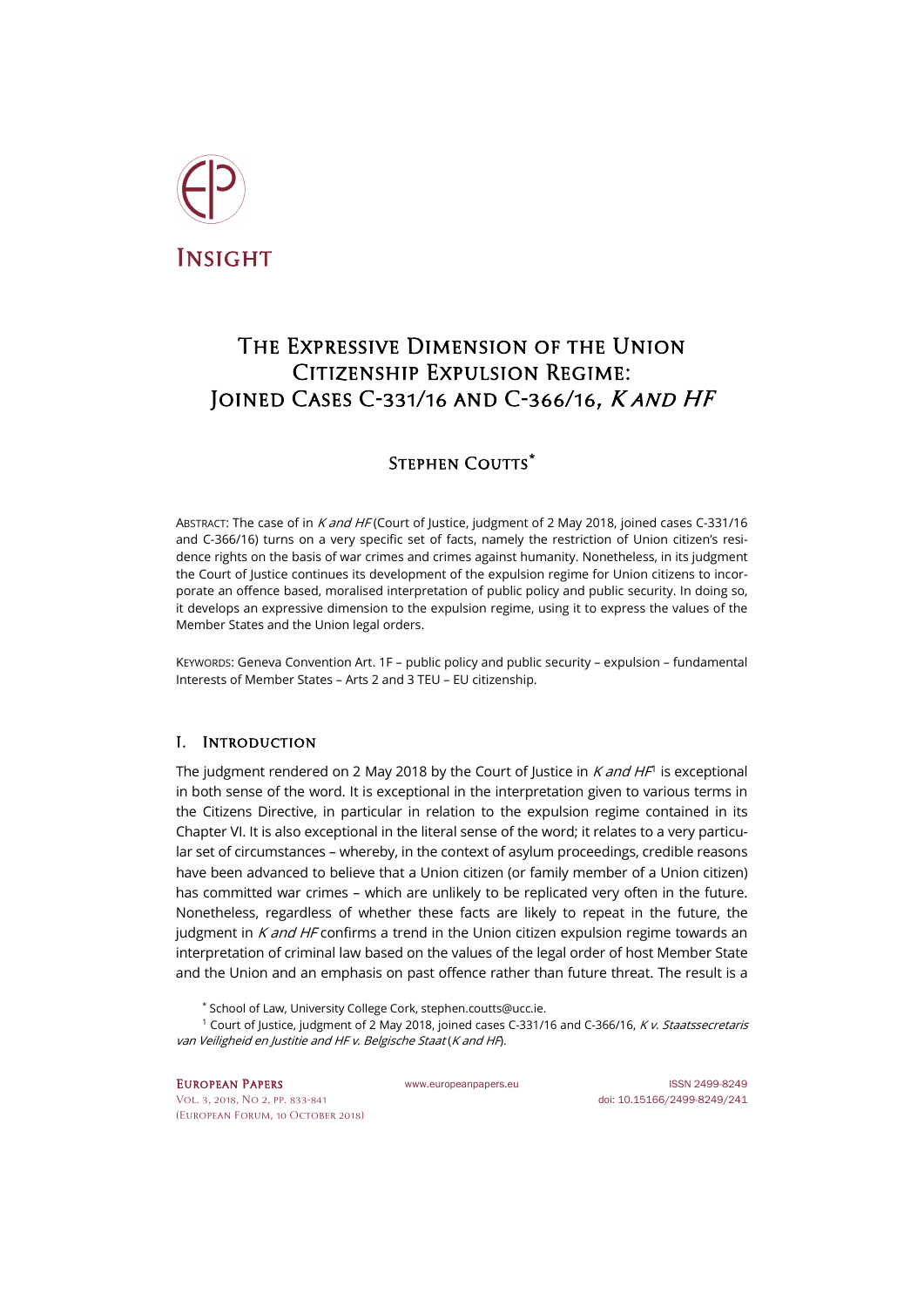moralisation of criminal law within Union citizenship and the development of an expressive dimension to the expulsion regime.

The following note will provide a brief summary of the facts and context of the case, followed by a summary of the Opinion of the Advocate General and of the Grand Chamber's judgment. A final section will highlight some key aspects of the judgment and reflect on its possible implications for the development of the Union citizenship.

## II. Facts/Context

#### II.1. CASE C-331/16,  $K$

K, a national of both Bosnia-Herzegovina and Croatia, arrived in the Netherlands in 2001 and applied for asylum. His application for asylum was rejected after a determination that there were serious grounds for believing that he both knew about and participated in war crimes during the conflict following the break-up of Yugoslavia.[2](#page-1-0) K was therefore excluded from refugee status by virtue of Art. 1F of the 1951 Geneva Convention, which excludes individuals who have committed war crimes or acts which offend the values of the United Nations from refugee status. He was issued with an entry ban and ordered to leave the Netherlands, but it appears that he did not comply and the entry ban was not enforced. He remained in the Netherlands, where he enjoyed a family life and had a child. Upon the accession of Croatia to the EU in 2014, he applied for the entry ban to be removed. In this action, he was successful, as an entry ban cannot be applied to a Union citizen. However, in light of the prior exclusion order, the Dutch authorities proceed to classify him as an undesirable person, and therefore to deny him a right of residence in the Netherlands. Such a measure was permitted under Art. 27 of the Citizenship Directive.<sup>[3](#page-1-1)</sup> Mr K appealed the decision to refuse him residence in the Netherlands and the referring court, having doubts concerning the compatibility of the decision with the requirements contained in Chapter VI of Directive 2004/38/EC, posed a number of questions to the Court of Justice. Two questions concerned the link between an exclusion order and a measure restricting a Union citizen's rights under Art. 27 of the Citizenship Directive. A third question queried whether Mr K qualified for the heightened protection regime contained in Art. 28(3)(a), which is intended to offer additional protection from expulsion for all Union citizens who have been resident in the host Member State for ten years or more.

<span id="page-1-1"></span><span id="page-1-0"></span><sup>2</sup> Opinion of AG Saugmandsgaard Øe delivered on 14 December 2017, joined cases C-331/16 and C-366/16, K v. Staatssecretaris van Veiligheid en Justitie and HF v. Belgische Staat (K and HF), para. 18. <sup>3</sup> Directive 2004/38/EC of the European Parliament and of the Council on the right of citizens of the Union and their family members to move and reside freely within the territory of the Member States.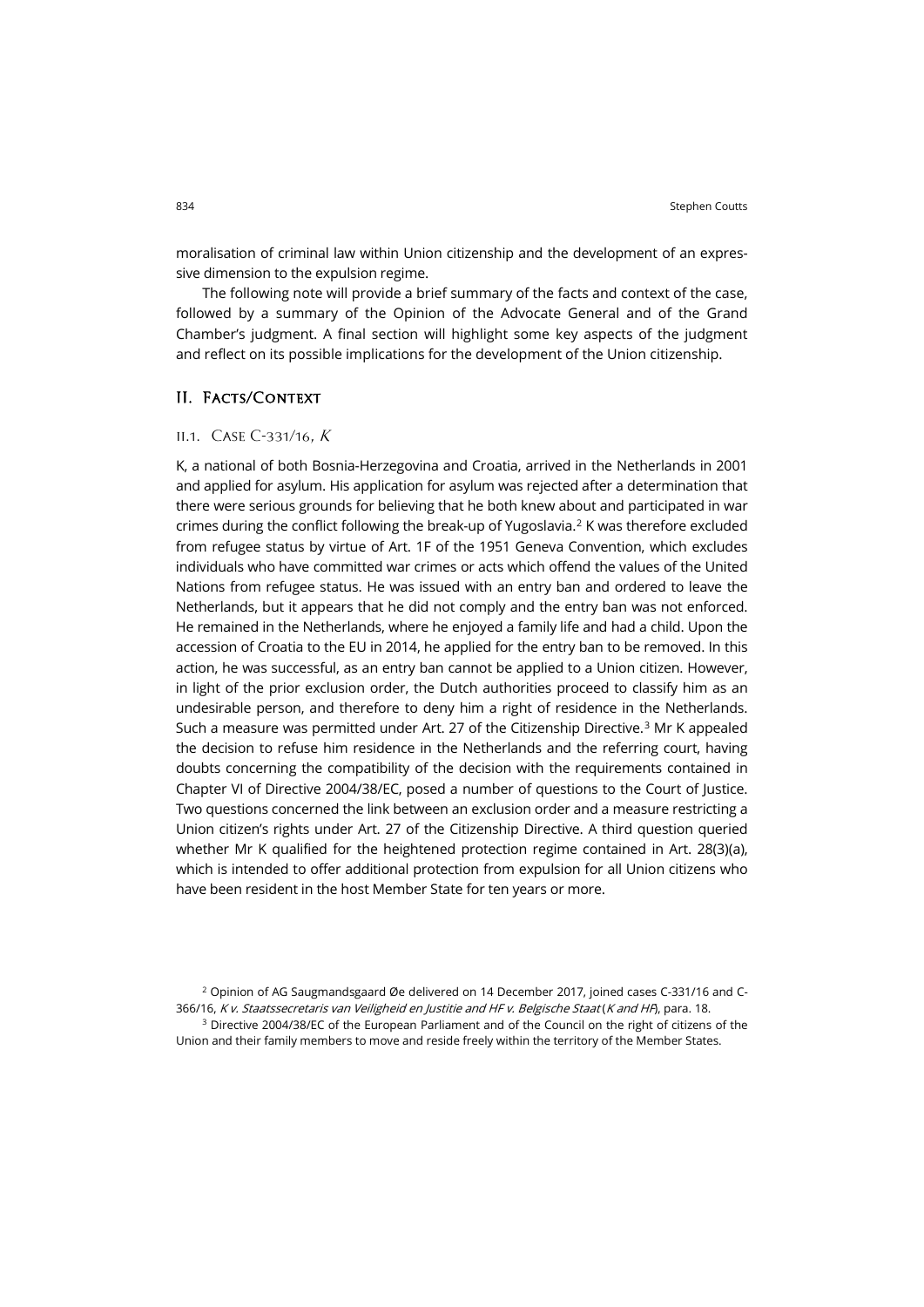#### ii.2. Case C-366/16, HF

HF arrived in the Netherlands in 2000 and applied for asylum. Like Mr K, his application was rejected on the basis of Art. 1F of the Geneva Convention. As a member of the intelligence agency of the communist regime in Afghanistan, he was accused of having committed or ordered the commission of war crimes in that country and an exclusion order was granted with respect to Mr HF's claim. Mr HF remained in the Netherlands for a number of years before moving to Belgium to live with his daughter, who was economically active and holds Dutch nationality. A number of applications for a residence permit as a family member of a Union citizen were rejected on the grounds that he posed a threat to public policy. As with Mr K, the rejection was based on the prior exclusion order issued by the Dutch authorities upon his arrival in the Netherlands. Having doubted whether the refusal to grant Mr HF a residence permit was compatible with Directive 2004/38/EC and with the Charter of Fundamental Rights, the Belgian Raad voor Vreemdelingenbetwistingen referred the matter to the Court of Justice.

## III. Opinion of AG Saugmandsgaard Øe

The opinion of AG Saugmandsgaard Øe is clear, logical and largely accepts the submissions of the Member States on the key questions surrounding the definition of a fundamental interest of a Member State and the extent to which an individual who has been subject to an exclusion order under Art. 1F of the Geneva Convention many years before can constitute a threat to public order or public security under Art. 27 of the Citizenship Directive. Two key questions addressed in the Opinion concern the definition of a fundamental interest of a Member State and whether the mere presence of an individual can somehow constitute a *present* threat to such a fundamental interest.

The AG firstly considers whether a fundamental interest is at stake, a threat to which may justify a restrictive measure against a Union citizen. After pointing out that the definition of what constitutes a fundamental interest is a matter for each Member State, the AG proceeds to consider whether the interests put forward by the Member States at issue and by those who intervened in the case can be considered valid under Union law. Finding no reason to believe otherwise the AG accepts a number of distinct interests that may be served by refusing residence status to individuals who have previously been the subject of an exclusion order. These include the interest in the international relations of the state, the need to ensure that victims who may be residing in the state do not come into contact with their aggressors, the need to maintain the integrity of the asylum and migration regime of the state and finally the need to protect the values of the legal order and indeed those of the European Union, as embodied in Arts 2 and 3 TEU.[4](#page-2-0)

<span id="page-2-0"></span><sup>4</sup> Opinion of AG Saugmandsgaard Øe, K and HF, cit., paras 60-69.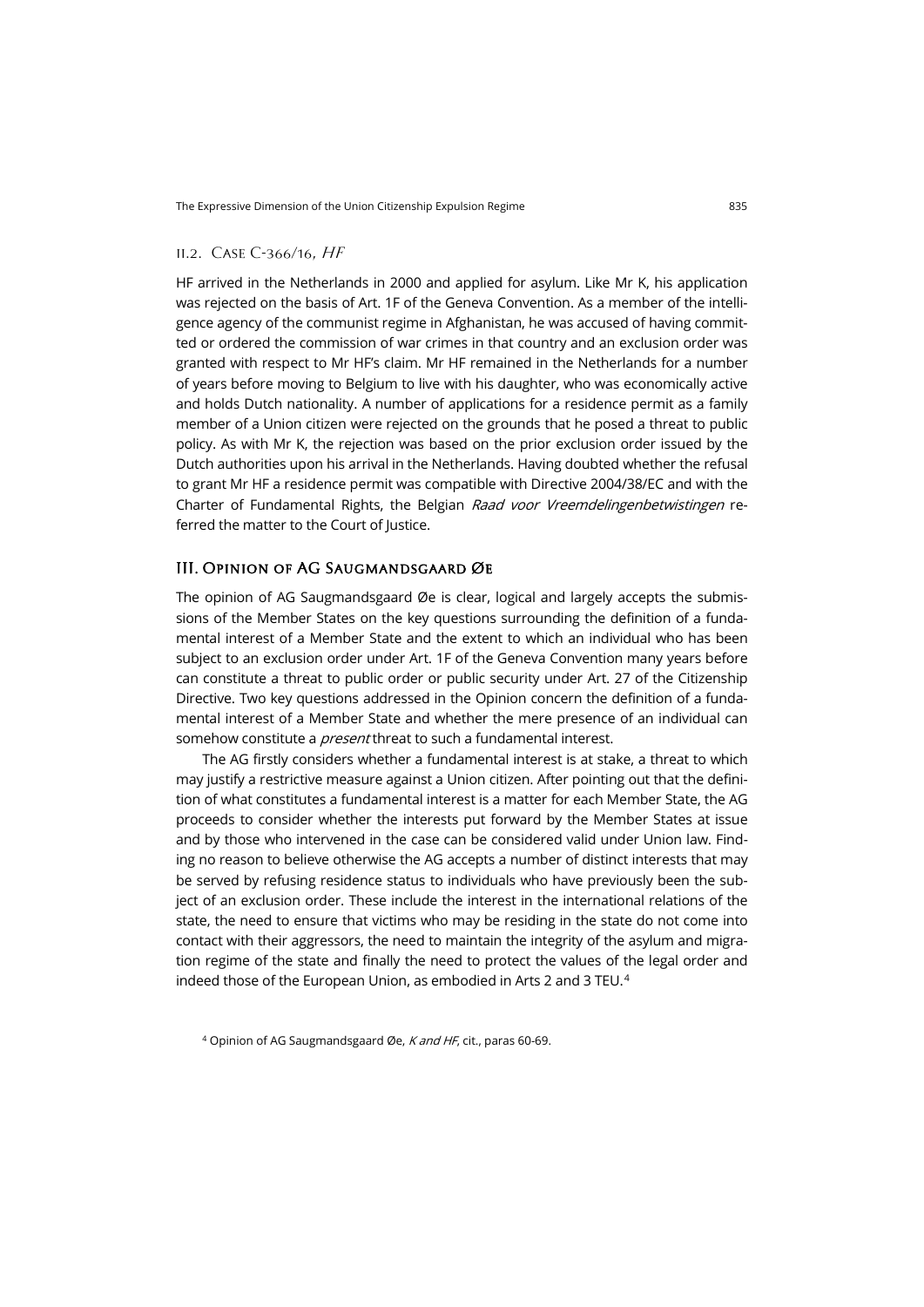Secondly, the AG considers whether a threat is posed by such individuals to the fundamental interests thus identified. He first excludes the possibility of a residence ban under Art. 27 of the Citizenship Directive being the *automatic* consequence of a prior exclusion order, issued when the individual was an asylum applicant. This is due to the different nature of the legal regimes, the different rights at issue and the different interests at stake. A separate process, including a separate consideration of the case, therefore needs to take place under the conditions established in Chapter VI of the Citizenship Directive.<sup>[5](#page-3-0)</sup> Nonetheless, if a restriction on a citizen's rights cannot be the *automatic* consequence of a previous exclusion order, a State is entitled to rely on the underlying facts and circumstances that formed the basis of that order. The fact that an exclusion order is not based on criminal liability does not affect that conclusion.[6](#page-3-1)

When considering whether the threat was 'genuine, present and sufficiently serious', the AG, prompted by the questions raised by the national courts, focused on the condition that the threat be 'present'. While noting that under normal circumstances a present threat requires some risk of reoccurrence, the AG, relying on *Bouchereau*,<sup>[7](#page-3-2)</sup> finds 'in some circumstances' a *present* threat can be based on past conduct. Thus, the mere presence of individuals who have (at least for the purposes of an exclusion order) committed war crimes is sufficient to constitute a threat.[8](#page-3-3)

In relation to the questions of proportionality and fundamental rights, the AG points out the well-established conditions on any assessment of a decision restricting a Union citizen's rights under the Directive. These are the need for a proportionality assessment that takes into account the family and private life of the Union citizen and balancing this with the State's interests. $9$  Finally, the AG finds that K does not enjoy the heightened protection arising from Art. 28(3)(a) of the Citizenship Directive. The ten years residence period referred to in Art. 28(3)(a) has a 'qualitative' dimension;<sup>[10](#page-3-5)</sup> it must therefore be completed in a regular fashion and in compliance with the conditions contained in Art. 7 of the Citizenship Directive. While the AG considered that ultimately it

- <sup>5</sup> Ibid., paras 79-83.
- <sup>6</sup> Ibid., paras 84-87.
- <sup>7</sup> Court of Justice, judgment of 27 October 1977, case 30/77, Regina v. Pierre Bouchereau.
- 8 Opinion of AG Saugmandsgaard Øe, K and HF, cit., para. 105.
- <sup>9</sup> Ibid., paras 108 et seq.

<span id="page-3-5"></span><span id="page-3-4"></span><span id="page-3-3"></span><span id="page-3-2"></span><span id="page-3-1"></span><span id="page-3-0"></span> $10$  The Court of Justice has for some time now, included a 'qualitative dimension' in addition to mere presence over a certain period of time in a host Member State, when assessing the extent to which a Union citizen can be considered integrated into the society of the host Member State and therefore enjoy certain rights. While the concept is never elaborated upon in detail, the Court has used it to imply duties of economic activity and of good conduct on the part of Union citizens. For more detail S. Courts, The Absence of Integration and the Responsibilisation of Union Citizenship, in European Papers, 2018, Vol. 3, No. 2, [www.europeanpapers.eu,](http://www.europeanpapers.eu/) forthcoming.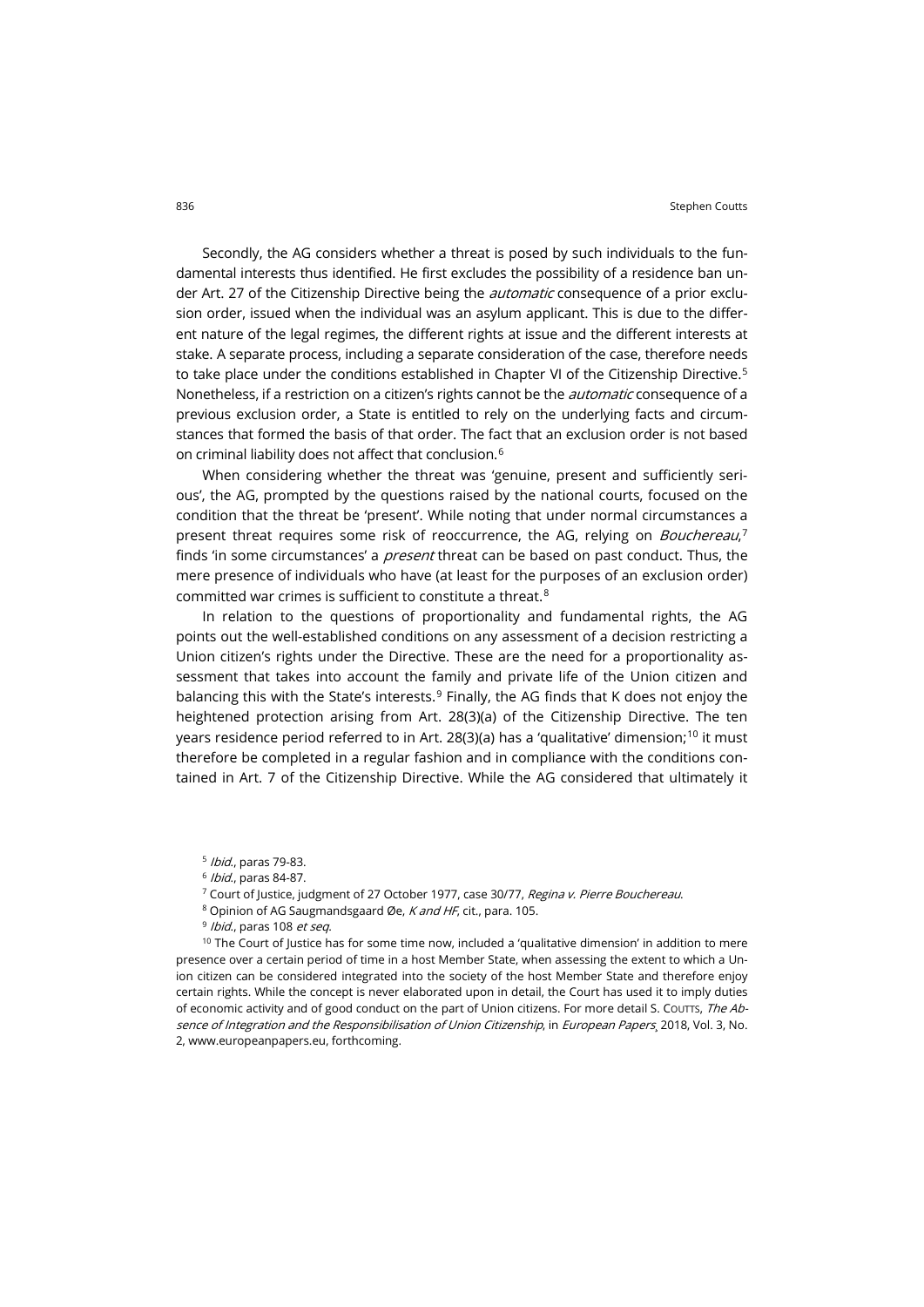was for the national court to determine, nothing in the file would indicate that Mr K was lawfully resident in the Netherlands.<sup>[11](#page-4-0)</sup>

#### IV. Judgment of the Court of Justice

The Court of Justice, sitting in the Grand Chamber formation, largely follows the Opinion of the AG in its reasoning and outcome, while laying its stress at different points and using more emphatic language on occasion. The Court first finds that the interests raised by the Member States and accepted by the AG are indeed fundamental interests, a threat to which can constitute a threat to public security or public policy under the Citizenship Directive. Those interests include the international relations of the State, the need to ensure that citizens are not brought into contact with such individuals and the need to uphold the values of the legal order of the Member State and of the EU itself as reflected in Arts 2 and 3 TEU, with a particular emphasis on the Union law dimension to this.[12](#page-4-1) When assessing whether there exists such a threat, the Court, much like the AG, finds that such a threat is not an automatic consequence of the issuance of an exclu-sion order but does require a separate assessment.<sup>[13](#page-4-2)</sup> Nonetheless, the circumstances that led to the exclusion order may constitute a threat. When considering the present nature of such a threat, in light of the historic nature of the events at the heart of these cases, the Court of Justice finds that the mere presence of an individual on the territory of a Member State can constitute a present threat. In striking language, the Court finds that 'conduct of the individual concerned that shows the persistence in him of a disposition hostile to the fundamental values enshrined in Arts 2 and 3 TEU, such as human dignity and human rights, as revealed by those crimes or those acts, is, for its part, capable of constituting a genuine, present and sufficiently serious threat affecting one of the fundamental interests of society'.[14](#page-4-3)

As with the AG, the Court outlines the key concerns that should feed into a proportionality assessment in both cases, including the need to respect the fundamental rights of the individuals and in particular the right to a family life as guaranteed by Art. 7 of the Charter of Fundamental Rights.<sup>[15](#page-4-4)</sup> Finally, relying on its recent case-law in *B and Vomero*,<sup>[16](#page-4-5)</sup> the Court found that the acquisition of permanent residence, in compliance with the conditions contained in Art. 7 of the Citizenship Directive, was a prerequisite

<span id="page-4-5"></span><span id="page-4-4"></span><span id="page-4-3"></span><span id="page-4-2"></span><span id="page-4-1"></span><span id="page-4-0"></span><sup>16</sup> Court of Justice, judgment of 17 April 2016, joined cases C-316/16 and C-424/16, B v. Land Baden-Württemberg and Secretary of State for the Home Department v. Vomero (B and Vomero). The judgment in the case was pending at the time of AG Saugmandsgaard Øe's opinion was delivered. For a comment see S. COUTTS, The Absence of Integration and the Responsibilisation of Union Citizenship, cit.

<sup>&</sup>lt;sup>11</sup> Opinion of AG Saugmandsgaard Øe, K and HF, cit., paras 134-149.

 $12$  K and HF, cit., paras 43-46.

<sup>13</sup> *Ibid.*, para. 51.

<sup>14</sup> *Ibid.*, para. 60.

<sup>&</sup>lt;sup>15</sup> *Ibid.*, para. 70.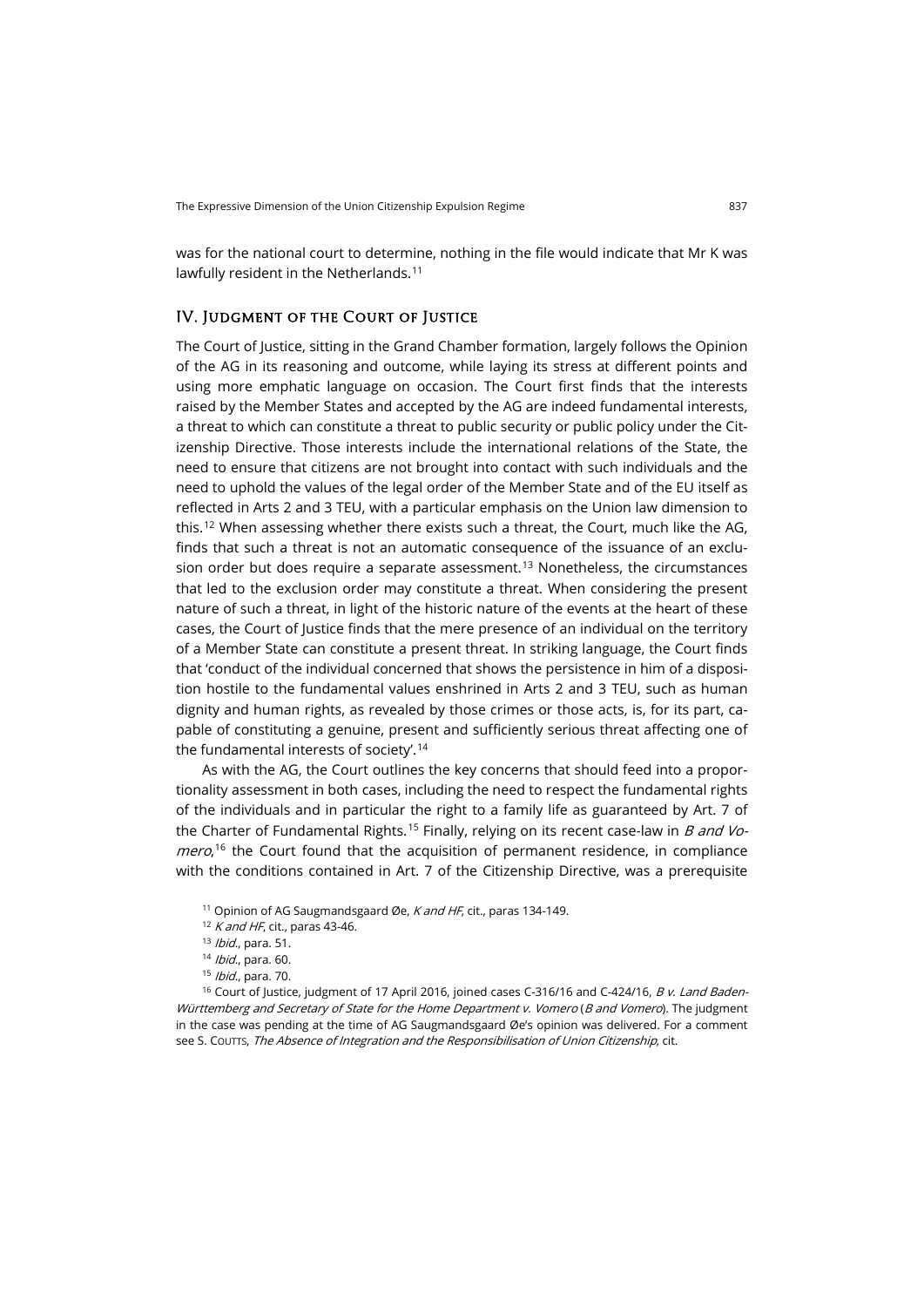for the enjoyment of the heightened protection provided by Art. 28 of that Directive. It would not appear that Mr K had acquired permanent residence and therefore could not enjoy the heightened protection of Art. 28(3)(a).<sup>[17](#page-5-0)</sup>

#### V. Comment

As pointed out in the introduction,  $K$  and. HF is a remarkable case both for the circumstances in which it arose and for the content of the judgment itself. Perhaps the ultimate outcome should not surprise, given the well-established restrictive trend in the Union citizenship case-law.[18](#page-5-1) Nonetheless, the language used in the judgment and the interpretations applied to some basic concepts do underline emphatically some rather radical conceptual changes in in the expulsion regime for [of] Union citizens. In particular, contrary to historical interpretations and arguably the literal language of the Citizenship Directive, it confirms a regime that accommodates a moralised, backward looking and offence-based understanding of the threat to public policy and public security in addition to the traditional forward looking, harm-based assessment. This in turn confirms the expulsion regime as a tool to express certain societal values, both for the Member States, but increasingly for the EU itself.

The judgment is not universally restrictive. Indeed, in its tweet, announcing the judgment, the Court of Justice's account highlighted the fact that an expulsion order or any other measure restricting a Union citizen's rights under the Citizenship Directive cannot be the *automatic* consequence of a prior exclusion order. This, for the reasons pointed out by the AG, is surely correct and was surely never in doubt. The two regimes – asylum and Union citizenship – follow two very different logics, with very different rights at stake and indeed the individuals concerned have very different statuses vis-àvis the State from which they claim those rights. To restrict the rights of a Union citizen or a family member of a Union citizen on the basis of an order issued during asylum proceedings – which, it should be pointed out, are not subject to a criminal standard of proof and are issued under a very different set of procedural guarantees – that took place a number of years before in very specific socio-historic contexts, would surely be to misunderstand the nature of the status of Union citizenship and the relationship be-

 $17$  K and HF, cit., paras 73-75.

<span id="page-5-1"></span><span id="page-5-0"></span> $18$  There are numerous pieces analysing this trend. See for example the collection in D. THYM (ed), Questioning EU Citizenship: Judges and the Limits of Free Movement and Solidarity in the EU, Oxford: Hart, 2017. See also E. SPAVENTA, *Earned Citizenship: Understanding Union Citizenship through its Scope*, in D. Kochenov (ed), EU Citizenship and Federalism: The Role of Rights, Cambridge: Cambridge University Press, 2017 and N. NIC SHUIBHNE, Limits Rising, Duties Ascending: The Changing Legal Shape of Union Citizenship, in Common Market Law Review, 2015, p. 889 et seq.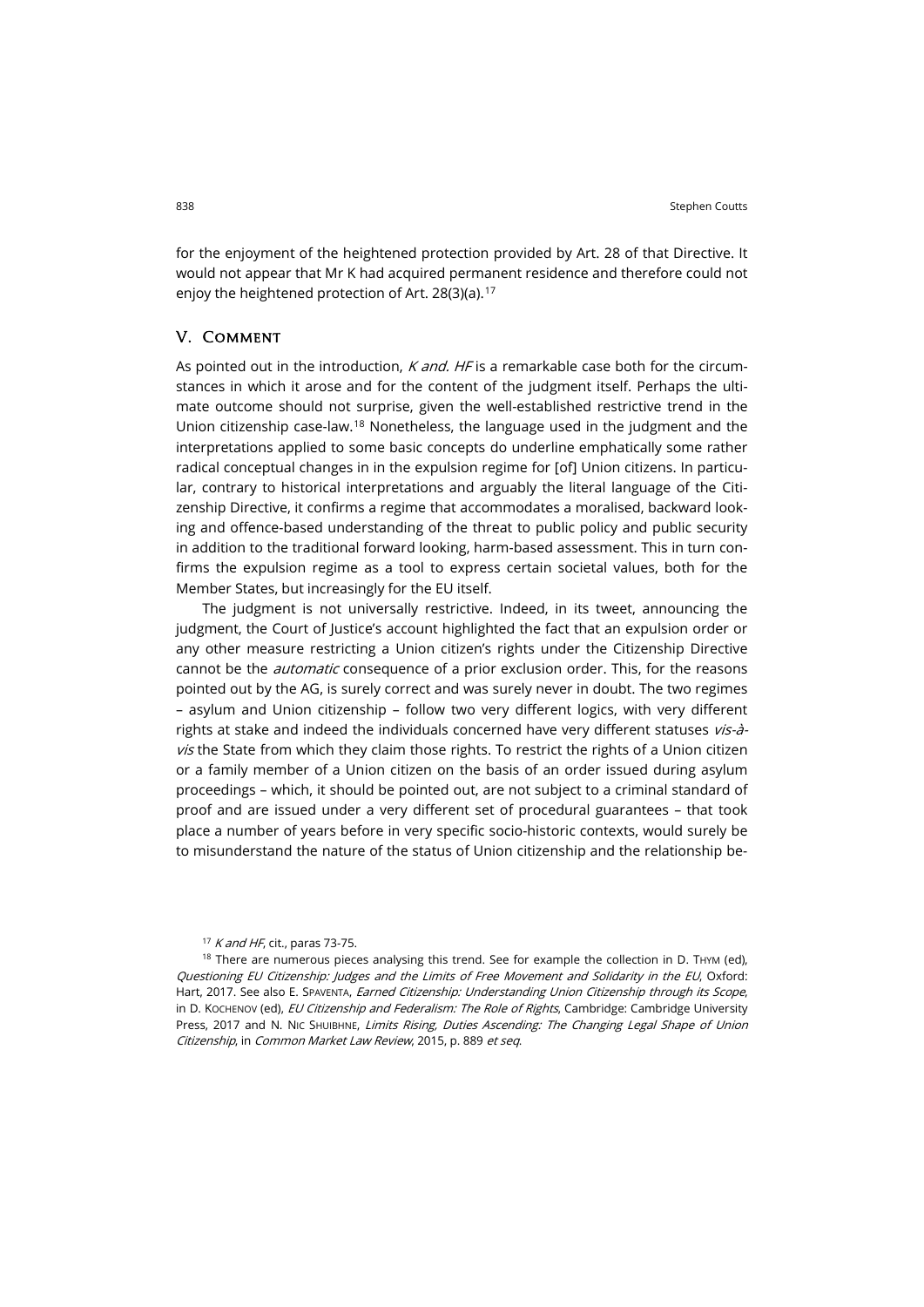tween Union citizens and host Member States.<sup>[19](#page-6-0)</sup> Nonetheless, on balance the judgment is restrictive in the sense that it facilitates the restriction of Union citizens' rights in second Member States and more over fundamentally changes – or adds to – the underlying function of the expulsion regime contained in Chapter VI of the Citizenship Directive.

Firstly, from a practical, but also conceptual point of view, is the striking admission that past conduct alone can constitute a threat to public security or public policy, a finding that is odd, considering the concept of threat is normally future (and risk) orientated and in light of the emphasis prior case-law and the Directive itself places on the need to establish some future threat or, in the case of persons convicted of crimes, the need to identify some risk of recidivism. This is possible by a focus not on any possible risk of reoccurrence – after all unlikely considering the very special historical circumstances at issue in these cases – but rather on the *presence* of the individual in the host Member State. Simply being there and sharing the same geographic and social space with the citizens of the host society is sufficient to constitute a threat to the fundamental interests of the host society. This is a result of a definition of the fundamental interests of the host Member States; their values which are affected by their being obliged to give residence rights to such individuals; their international relations and also the 'peace of mind' of the population.<sup>[20](#page-6-1)</sup> Quite literally, it is their presence which disturbs and offends.

This brings us to the second element of the judgment, which confirms similar trends in *Tsakouridis*,<sup>[21](#page-6-2)</sup> Pl,<sup>[22](#page-6-3)</sup> Onukwere<sup>[23](#page-6-4)</sup> and B and Vomero,<sup>[24](#page-6-5)</sup> the moralisation of the public security/public policy exception. What is perhaps implicit in the judgments of *Tsakouridis* and PI becomes explicit in the judgment of K and HF. The fundamental interests at stake, and which need to be protected, are the values of the Member States and the Union. It is a view of the criminal law premised on offence rather than harm and that does not require any threat to the physical security of the Member State but rather seeks to protect its moral order as embodied in the criminal law and the 'peace

<span id="page-6-0"></span><sup>19</sup> Described by Strumia as a relationship of 'mutual belonging'. See F. STRUMIA, *Supranational* Citizenship and the Challenge of Diversity: Immigrants, Citizens and Member States in the EU, Leiden: Martinus Nijhoff, 2013.

<span id="page-6-1"></span><sup>20</sup> K and HF, cit., para. 66. The Court references the peace of mind and security of the population but surely and this is implicit throughout the judgment, the actual threat to the physical security of the population is minimal.

<span id="page-6-2"></span><sup>21</sup> Court of Justice, judgment of 23 November 2010, case C-145/09, Land Baden-Wurttemberg v. Panagiotis Tsakouridis.

<span id="page-6-3"></span><sup>22</sup> Court of Justice, judgment of 22 May 2012, case C-348/09, PI v. Oberburgermeisterin der Stadt Remscheid. For a comment see L. AzouLAI, S. Courrs, Restricting Union Citizens' Residence Rights on Grounds of Public Security, in Common Market Law Review, 2013, p. 553 et seq.

<span id="page-6-5"></span><span id="page-6-4"></span><sup>23</sup> Court of Justice, judgment of 16 January 2014, case C-378/12, Nnamdi Onuekwere v. Secretary of State for the Home Department. See also Court of Justice, judgment of 16 January 2014, case C-400/12, Secretary for State for the Home Department v. MG. For a comment see S. Courrs, Union Citizenship as Probationary Citizenship: Onuekwere, in Common Market Law Review, 2015, p. 531 et seq.

 $24$  B and Vomero, cit.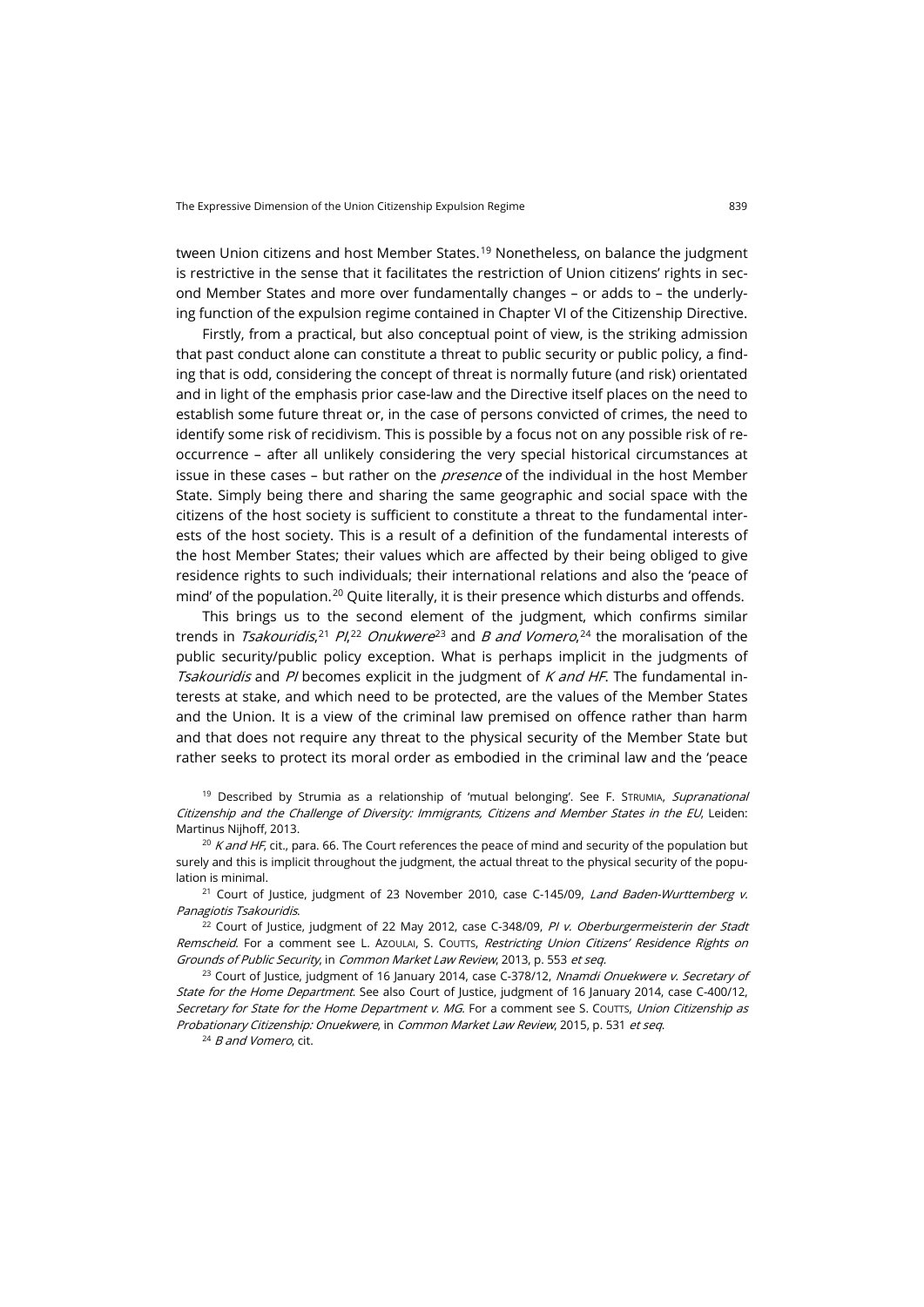of mind' of the community. The combination of this, alongside the finding that past conduct alone is sufficient to constitute a present threat, is a backward looking, offence based understanding of a threat to public policy and public security as opposed to the forward looking harm based understanding which dominates classic case-law such as *Bonsignore<sup>[25](#page-7-0)</sup> and Ofanopoulos and Oliveri.<sup>[26](#page-7-1)</sup> Or rather, more accurately, the expulsion* regime for Union citizens accommodates both versions: a classic harm based, future orientated risk assessment in addition to a backward looking, offence based, moral assessment of the conduct.

Which leads to a final point, the growing expressive dimension to the use of criminal law in the Union legal regime. Criminal law has long been recognised as having an expressive, $2^7$  in addition to protective, dimension, expressing for the political community concerned the basic standards of behaviour and the fundamental ethical and moral values of that community.<sup>[28](#page-7-3)</sup> The prominence of a values discourse in K and HF is striking. Notably, it is clear that it is both national and supranational values that are at stake. Previous cases focused on the fundamental interest of Member States and their ability to define what those interests were, albeit with references to relevant Union instruments.[29](#page-7-4) This is consistent with the outcome of any expulsion cases, namely the expulsion from that particular Member State. What is worth underlining in the judgment in  $K$ and HF, is the emphasis placed by the Court on the Union's values as contained in Arts 2 and 3 TEU. While Arts 2 and 3 TEU are raised by Member States and by the Advocate General, the prominence of Arts 2 and 3 TEU is raised in the judgment itself. Thus "it must be emphasised that the crimes and acts that are subject to Art. 1F of the Geneva convention […] seriously undermine both fundamental values such as respect for human dignity and human rights, on which, as stated in Art. 2 TEU, the European Union is founded, and the peace which it is the Union's aim to promote, under Art. 3 TEU". [30](#page-7-5) And again, the threat posed by such an individual is evidenced by "the persistence […] of a disposition hostile to the fundamental values enshrined in Arts 2 and 3 TEU".<sup>[31](#page-7-6)</sup> It is

<span id="page-7-0"></span><sup>25</sup> Court of Justice, judgment of 26 February 1975, case 67/74, Bonsignore v. Oberstadtdirektor der Stadt Köln.

<span id="page-7-1"></span> $26$  Court of Justice, judgment of 29 April 2004, joined cases C-482/01 and C-493/01, *Georgios* Ofanopoulos and Others and Raffaele Oliveri v. Land Baden-Würtemberg.

<span id="page-7-2"></span><sup>27</sup> For the classic statement in relation to punishment see J. FEINBERG, The Expressive Function of Punishment, in The Monist, 1965, p. 397 et seq. This would be what McAdams would term an "expressivepolitics theory of law". See R. H. McADAMS, The Expressive Powers of Law: Theories and Limits, Harvard: Harvard University Press, 2015, p. 13.

<sup>28</sup> See also Duff's theory of the criminal law in R.A. Duff, *Answering for Crime*, Oxford: Hart, 2007.

<span id="page-7-6"></span><span id="page-7-5"></span><span id="page-7-4"></span><span id="page-7-3"></span> $29$  See for example the reference to Directive 2011/93/EU of the European Parliament and of the Council on combating the sexual abuse and sexual exploitation of children and child pornography in PI, cit., para. 46.

 $30$  K and HF, cit., para. 46.  $31$  *Ibid.*, para. 60.